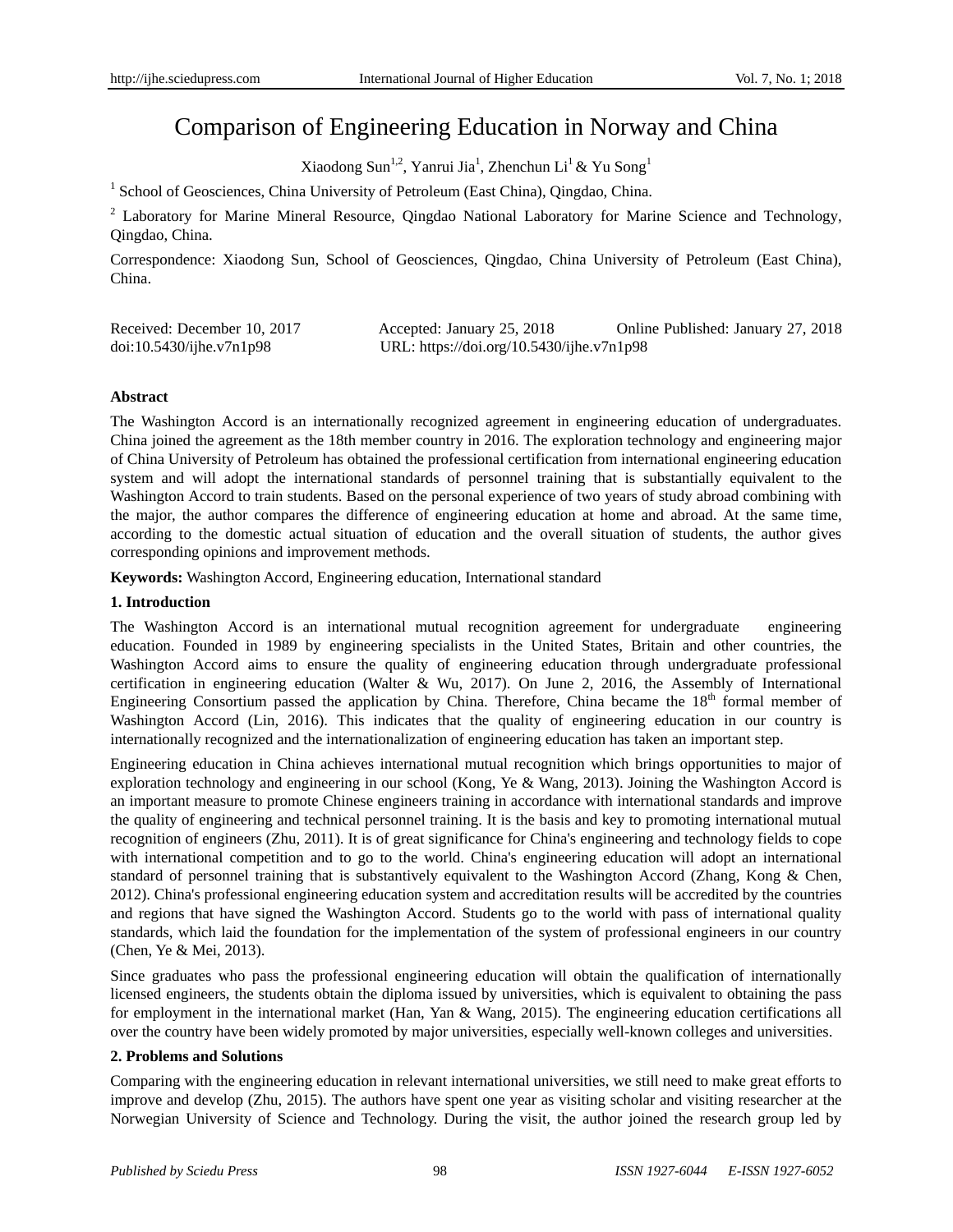professors and conducted joint research and academic exchange in the field of exploration technology and engineering (Zhou, Zhu & Li, 2016). In addition, during spare time, the author listened to most major undergraduate and graduate courses. NTNU is the far best university in Norway which stands for the highest quality of Norwegian education. By the way, there is author's major in this university. According to graduation requirements of professional engineering certification, combined with the characteristics of this major, there are some profound personal experiences on advanced engineering education concepts and methods in Norway.

# *2.1 In order to Ensure Graduates' Core Competitiveness and Long-term Development, Basic Professional Education must not be Weakened*

Graduation requires students to apply mathematics, physics, chemistry, metrology, geology and expertise to solve complex engineering problems in exploration technology and engineering (Han & Zheng, 2015). This requires us not only to strengthen the teaching of basic professional knowledge, but also pay attention to the cultivation of practical ability to operate. This is why international universities have a lot of homework. Basically they arrange an experiment every one or two weeks, so in each semester students have to do nearly ten experiments. Such experiments are often difficult to do, not as easy as performing a general survey of the literature to write a report. The experiments need to be done manually via programing on computer, doing various tests in the laboratory, demanding theoretical knowledge and practical ability. This is why international college students in the classroom concentrate their attention and like to ask questions. Because if they do not understand in class, it will be very difficult to do the experimental work after class. In order to complete the experimental homework, students usually stay up late and study overtime even during weekend. These lab assignments plus the weekly exams are counted towards the final exam score. In such an environment of high intensity and strict requirements, it has been very difficult for most students to take on three or four courses per semester and pass final examinations (Li & Xiang, 2016). Students who can finally get credit for one course must have mastered the necessary knowledge and necessary skills of the course.

However, the practical problems have come. Teachers often have heavy scientific research tasks. How can there be so much time for answering dozens or even hundreds of students and counseling experiments? The solution is to recruit more senior students who have taken the course and achieved good grades as teacher assistants, answering questions and counseling. Student assistants can get paid from their work.

Assignments, experimental homework and weekly exams are taken in account for the final results of a course which guarantee the quality of teaching and learning. In addition, hiring TA also ensures that students can be given timely counseling (Zhu, 2016). In contrast, some domestic science and engineering courses examinations have tendency of ease, that is, to reduce the difficulty of the exam to more discussion, short answer and other text-based questions. Students usually do not have to spend too much effort in daily study but just memorize some knowledge without understanding before the exam to get high scores. The author made contrast between the Russian students who study abroad in master's degree programs with those who have studied in China. It turned out that Russian students generally have more mathematical knowledge and professional basic knowledge, which reflects the high education quality of their university.

# *2.2 Practical Training Session and in-class Teaching are Equally Important, Playing Compulsory Part of Engineering Education*

Graduation requires the ability to design solutions to complex engineering problems in exploration geophysics, program designing capabilities to explore geophysical field acquisition, data processing, and geologic interpretation, as well as make innovation of design considering social, healthy, safe, legal, cultural and environmental factors. This requires us to strengthen the quality control of students' internship during the process so that students can actually get trained substantially rather than acting as audience. International universities and institutes attach great importance to the internship for students. Before the summer vacation, there will be a large number of companies that release internship positions (Gao, Yang & Wen, 2014). Students' internship performance is not only an important indicator of students' academic performance but also an important reference for recruiting students. With no doubt students will cherish the opportunity during the internship and do their best. Norwegian University of Science and Technology is located very closely to SINTEF research institute which is the largest one in [Scandinavian Peninsula](http://www.so.com/link?url=http%3A%2F%2Fdict.youdao.com%2Fsearch%3Fq%3DScandinavian%2520Peninsula%26keyfrom%3Dhao360&q=%E6%96%AF%E5%A0%AA%E7%9A%84%E7%BA%B3%E7%BB%B4%E4%BA%9A%E5%8D%8A%E5%B2%9B+%E7%BF%BB%E8%AF%91&ts=1516849511&t=4e27fa8daa3f4b9a27870cec60b5d8a) and Statoil which is the largest state owned oil company in Norway. So students have plenty of internship opportunities in industry and acquire competence for their future career development. In contrast, for the professional engineering education in some universities in China, internship is not emphasized enough. Students also take it as a relaxing thing. Of course, the deeper reason is that the students' basic knowledge is not solid enough, and their attitude towards internship is not taken seriously. As a result, they have neither the adequate ability nor the intention to participate in specific work in the internship program. Therefore, some companies in petroleum industry are not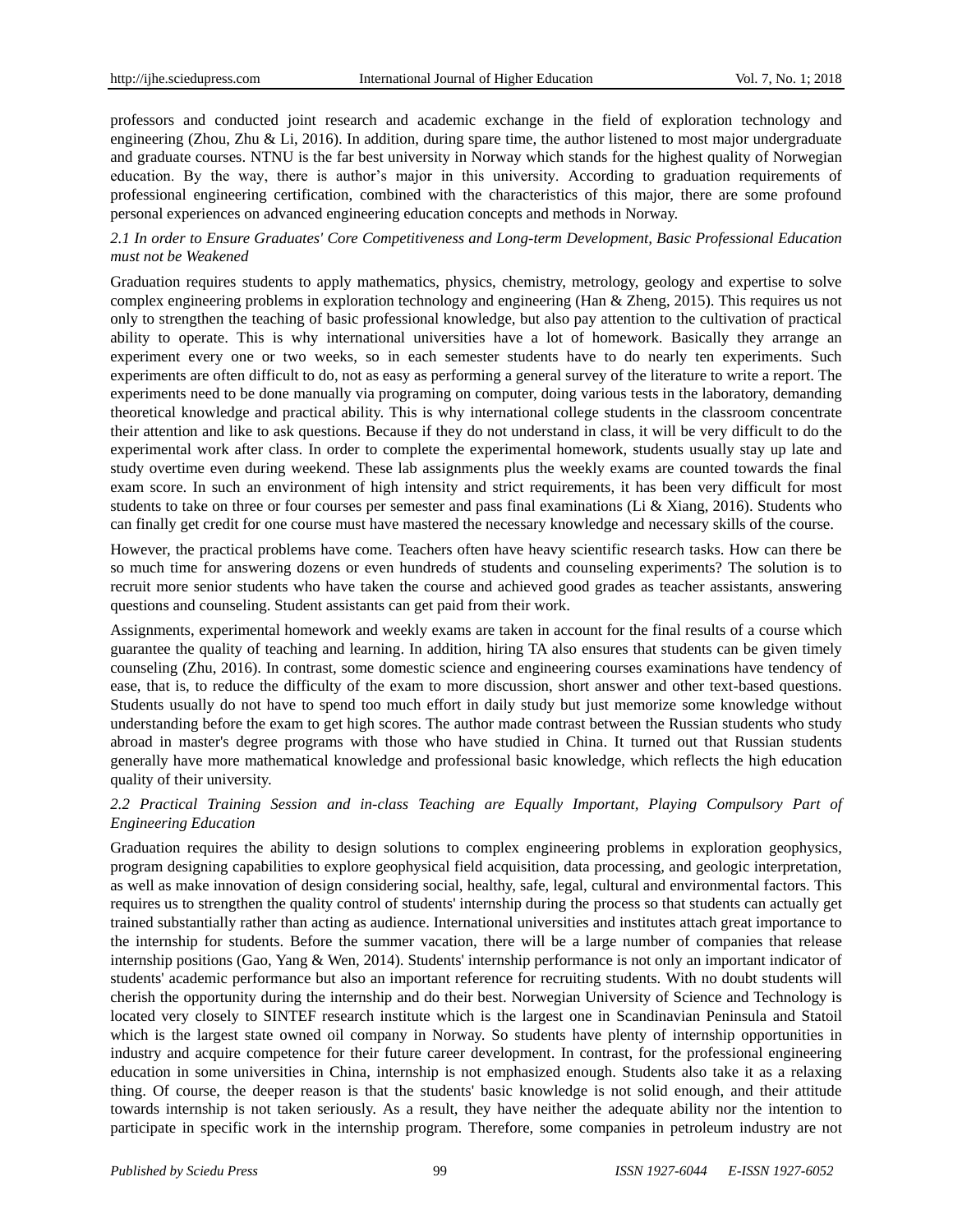enthusiastic about cultivating students and providing internship positions. Therefore, we should increase the proportion of credits in student internship when evaluating their performances and ensure the quality of our engineering education. In addition, some policies should be made to stimulate companies in China to provide more opportunities in internship and make sure students are willing to participate in internship at their best.

### *2.3 Strengthen Bilingual and English Teaching, Training of International Engineers*

Graduation requires students to have a certain international perspective, be able to read and understand foreign scientific and technological literature, fluent use of foreign languages to communicate and exchange (Li, Xu & Chen, 2012).

Usually after one lecturer is finished, some foreign students from Africa gather around the teacher for a long time communications without any language barriers. In contrast, most Chinese students, though having a stronger mathematical basis and professional knowledge, are too conservative to speak publicly. Not being able to communicate well, they prefer to spend most of their time silently as audiences. For current undergraduate engineering education programs, we only provide students with a course in professional foreign languages during the fourth year of college study to equip students with some basic professional vocabulary, professional literature reading and essay writing knowledge. Apparently this is not enough even if we got the professional certification with international quality standards. Due to their limited ability in English, they could hardly compete in the international job market or apply for further study opportunities. The author suggests that with the precondition of guaranteeing the quality of education, the university curriculum should include bilingual or even English teaching as much as possible so as to enhance the students' international competitiveness in the future. Obviously, developing internationalized talents poses higher requirements for teachers as well as corresponding incentives to ensure that teachers are willing to spend more time and energy on bilingual and English teaching.

## *2.4 Train Students to Acquire the Ability of Communication and Collaboration*

According to the international standard of engineering education, it requires students to have a certain degree of management skills through training, have a strong sense of teamwork and collaboration, and be able to take the roles of individual, team member or principal in a multidisciplinary team (Zeng, Shen & Tao, 2013). Students are needed to communicate and exchange views effectively with industry peers and the general public on the implementation of exploration geophysical issues including field conduction and indoor interpretation, including writing reports and designing drafts, making presentations, articulating or responding to directives, and having certain international insights, can communicate and exchange under the cross-cultural background.

In Norway, group homework is assigned during a semester. It requires a group of 3 to 5 students to solve a problem in collaboration. In some organized seminars, student groups are required to give oral or poster presentations in order to get credits from teachers. In our daily teaching activity, students are required to submit written homework which should be finished individually and independently. This kind of assessment has both advantages and disadvantages. The positive aspect is to monitor the individual knowledge and skill for each student. On the other hand, the negative aspect is lack of training on students' teamwork and communication skills. The reason why such written assignments and written exams are taken is still limited by the lack of a teaching assistant system. That is because assigning credit to individual by judging written homework and exam is more efficient and saves a lot of time. Another one is that how to evaluate student's individual contribution in teamwork and assign fair credits for each member in a group remains a problem.

Now the situation is that students do not have strong communication skills and spirit of collaboration, so teachers do not want to arrange such teamwork. Thus following such circle, the fact results that most students are not good at reporting, speaking in public, lacking coordination and management ability (Xie, 2016). The lack of these skills will seriously affect the future career development of students after graduation (Yu, 2013). What we need to change is to increase the oral test credit of the students besides written assignments and written tests, to increase the teamwork and experiments. These are included in the student's grade assessment and evaluation system.

# *2.5 Increase Engineering Management and Economic Decision-making Knowledge and Skills to Promote Future Career Development of Engineers*

For graduation, it requires students to understand and master the general knowledge of project management and economic decision-making. In the implementation of multidisciplinary projects, the project management principles and economic decision-making methods can be integrated, with the ability to run and manage projects (Peng, Lu & Zhou, 2014). This requires us to provide training on professional knowledge and professional skills, as well as teaching related engineering management and technical economics knowledge. The students are needed not only to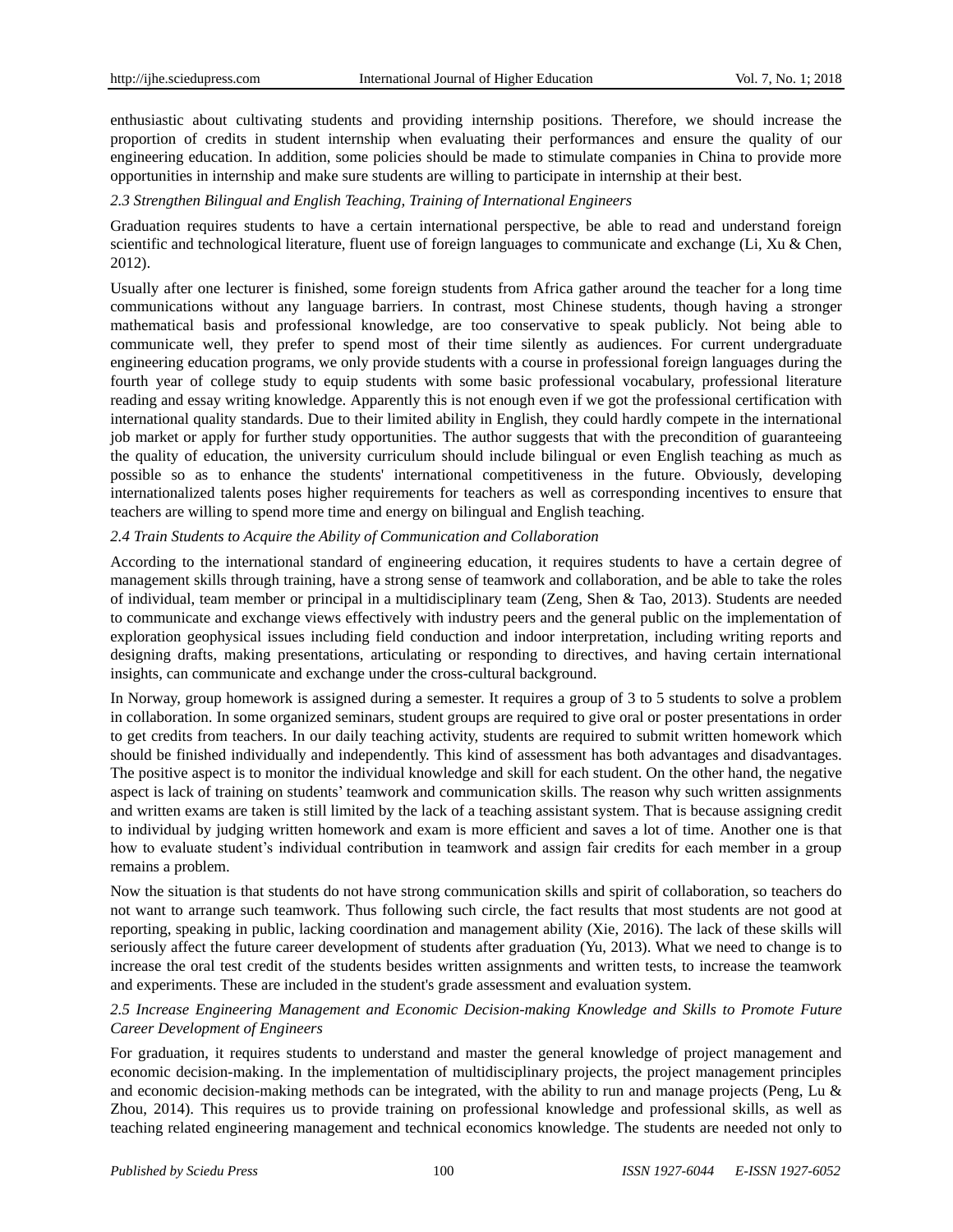understand the professional knowledge, but also know how to implement the project management, economic decision-making. The interdisciplinary talents are more welcome by industry and their career development prospects will be better. However, the current status of education is that most of our students only care about the study of their own major unless they have double degrees. They have little or no curiosity about knowledge other than their majors (Han & Zheng, 2015). Therefore, they lack basic engineering management and economic decision-making knowledge and skills which will affect the promotion of personal career in future. According to this requirement, we need to focus on a broader level of education and training for students to broaden their horizons.

#### **3. Conclusion**

International Mutual Recognition of Qualifications of Engineering education provides opportunity for students to get equivalent certificate and get recognized as qualified engineers worldwide as long as they graduate. However, it does not mean that the students already have the same competence as graduates from other countries in the international talent market. Therefore, we have made a lot of achievements in engineering education, but we still need to continuously improve our education quality in an international perspective. There is a bright future and a long way to go for universities in China and opportunities and challenges coexist ahead.

#### **Acknowledgements**

The authors are very grateful to Prof. Alexey for his cooperation during the visit to the Norwegian University of Science and Technology. Thanks are also given to all colleagues and students in the department of petroleum engineering and applied geophysics for survey and discussion. Thanks for the help from other colleagues and students in the Department of Geophysics, China University of Petroleum (East China). Last but not least, thanks for the feedback and suggestions from CNOOC Research Institute in China and SINTEF Research Institute in Norway.

#### **References**

- Chen, J., Ye, Y., Mei, L. (2013). A new exploration of general education engineering education. *Higher Engineering Education Research, 31*(3), 71-75.
- Gao, C.H., Yang, X.X., Wen, B.Y. (2014). Research and Practice on Cultivating High-quality Engineering and Technological Talents by All-round and Coordinated Education. *University of China, 15*(12), 25-28.
- Han, F.X., Zheng, J. (2015). Reform of Engineering Training Teaching Based on Engineering Education Certification. *Experimental Technology and Management, 32*(10), 178-181.
- Han, F.X., Zheng, J. (2015). Reform of engineering training teaching based on the professional education of engineering education. *Experimental Technology and Management, 32*(10), 178-181.
- Han, X.C., Yan, F., Wang, C.W. (2015). Exploration of excellent engineer talent training engineering education system. *Journal of Experimental Technology and Management, 32*(3), 13-17.
- Kong, H.B., Ye, M., Wang, P.M. (2013). A Diversified History of Engineering Education. *Higher Engineering Education Research, 30*(8), 1-12.
- Li, P.G., Xu, X.D., Chen, G.S. (2012). Analysis on Problems and Reasons of Practical Teaching in Undergraduate Engineering Education in China. *Journal of Higher Engineering Education, 22*(3), 1-6.
- Li, Z., Xiang, C. (2016). Exploration and thinking of practice-driven engineering education curricula. *Higher Engineering Education Research, 18*(2), 74-79.
- Lin, J. (2016). How to Understand and Solve Complex Engineering Problems Based on the Definition and Requirements of "Washington Protocol". *Higher Engineering Education Research, 4*(5), 17-26.
- Peng, Y.N., Lu, J.J., Zhou, Y.H. (2014). Study on training college students engineering thinking. *Higher Engineering Education Research, 42*(4), 1-5.
- Walter, D., Wu, W.R., Wu, X.M. (2017). China's accession to the "Washington Agreement" under the background of innovative engineering personnel training exploration and practice. *China Higher Education Research, 13*(2), 82-85.
- Xie, Y.J. (2016). Changes in curriculum development of higher engineering education in China and curriculum management change. *Higher Engineering Education Research, 16*(3), 131-136.
- Yu, S.W. (2013). Discussion on Some Problems of Modern Engineering Education. *Higher Engineering Education Research, 41*(2), 1-5.